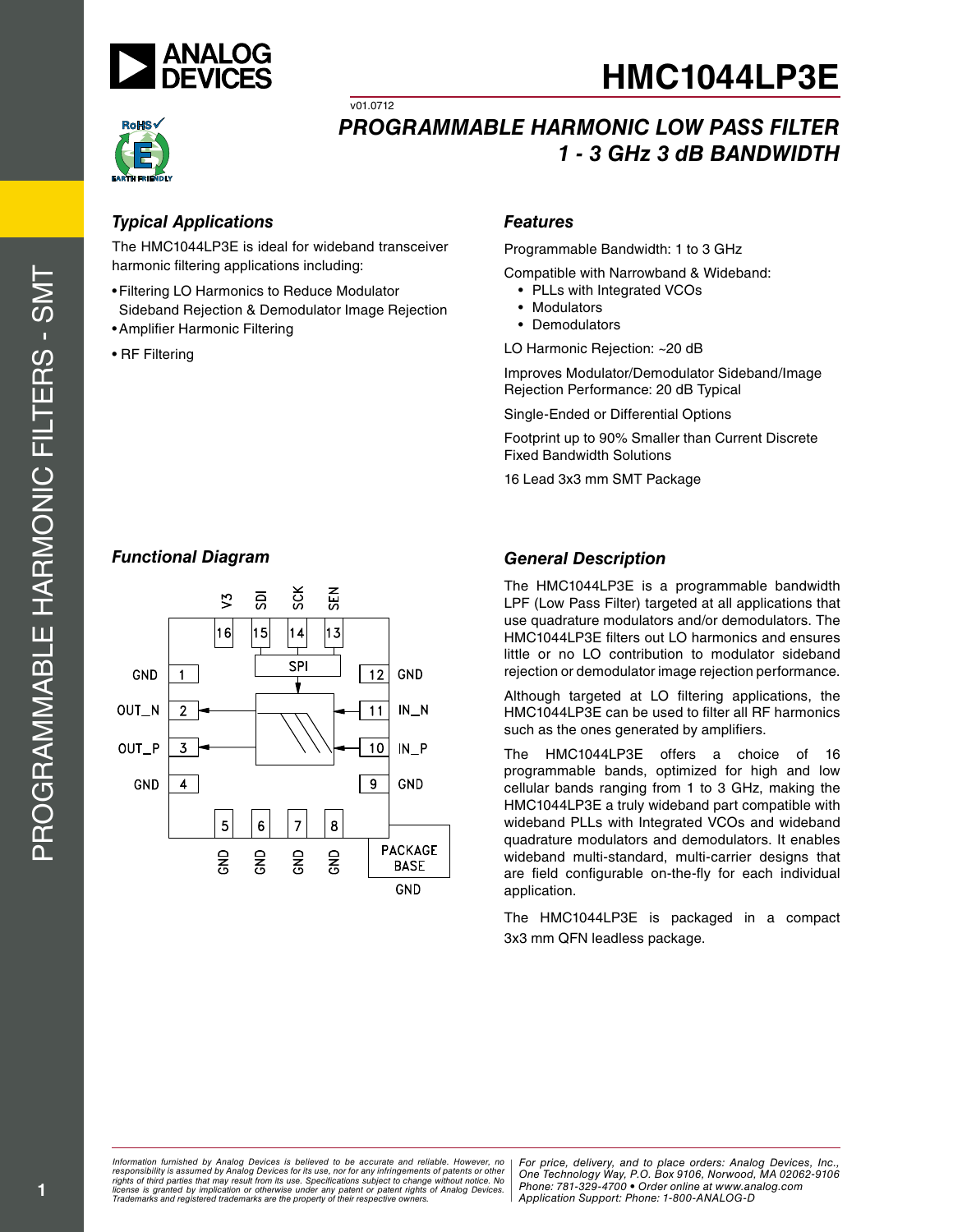



## *Programmable Harmonic Low Pass Filter 1 - 3 G Hz 3 d B BAN DWI D TH*

## *Electrical Specifications, TA = +25 ° C, V3 = 3.3 V (3 V to 3.5 V)*

v01.0712

| Parameter                                       | Min. | Typ. | Max. | <b>Units</b> |
|-------------------------------------------------|------|------|------|--------------|
| Single-Ended                                    |      |      |      |              |
| Passband <sup>[1]</sup>                         | 250  |      | 3060 | MHz          |
| fcutoff <sup>[2]</sup> Tuning Range (3 dB Loss) | 1025 |      | 3060 | MHz          |
| <b>Passband Flatness</b>                        |      | 2.5  |      | dB           |
| Passband Insertion Loss                         |      | 3    | 5    | dB           |
| <b>Return Loss</b>                              |      | 10   |      | dB           |
| Input/Output Impedance                          |      | 50   |      | Ω            |
| Input IP3 (inband)                              |      | 43   |      | dBm          |
| <b>Differential</b>                             |      |      |      |              |
| Passband[1]                                     | 250  |      | 3400 | MHz          |
| fcutoff <sup>[2]</sup> Tuning Range (3 dB Loss) | 970  |      | 3400 | MHz          |
| <b>Passband Flatness</b>                        |      | 2.5  |      | dB           |
| <b>Passband Insertion Loss</b>                  |      | 3    | 5    | dB           |
| <b>Return Loss</b>                              |      | 10   |      | dB           |
| Input/Output Impedance                          |      | 100  |      | Ω            |
| Input IP3 (inband)                              |      | 43   |      | dBm          |
| <b>Supplies</b>                                 |      |      |      |              |
| DC Supply                                       | 3    | 3.3  | 3.5  | $\vee$       |
| <b>Supply Current</b>                           |      | 1    |      | uA           |
| <b>Digital Inputs</b>                           |      |      |      |              |
| Digital Input Low Level (VIL)                   |      |      | 0.4  | $\vee$       |
| Digital Input High Level (VIH)                  | 1.5  |      |      | $\vee$       |
|                                                 |      |      |      |              |

[1] Minimum frequency is limited by external D C blocking capacitor. Displayed value corresponds to default evaluation board configuration of 100 pF.

[2] ƒcutoff defined as the point at which the insertion loss is 3 d B below the passband insertion loss @ 500 MHz .

PROGRAMMABLE HARMONIC FILTERS - SMT Programmable Harmonic Filters - SMT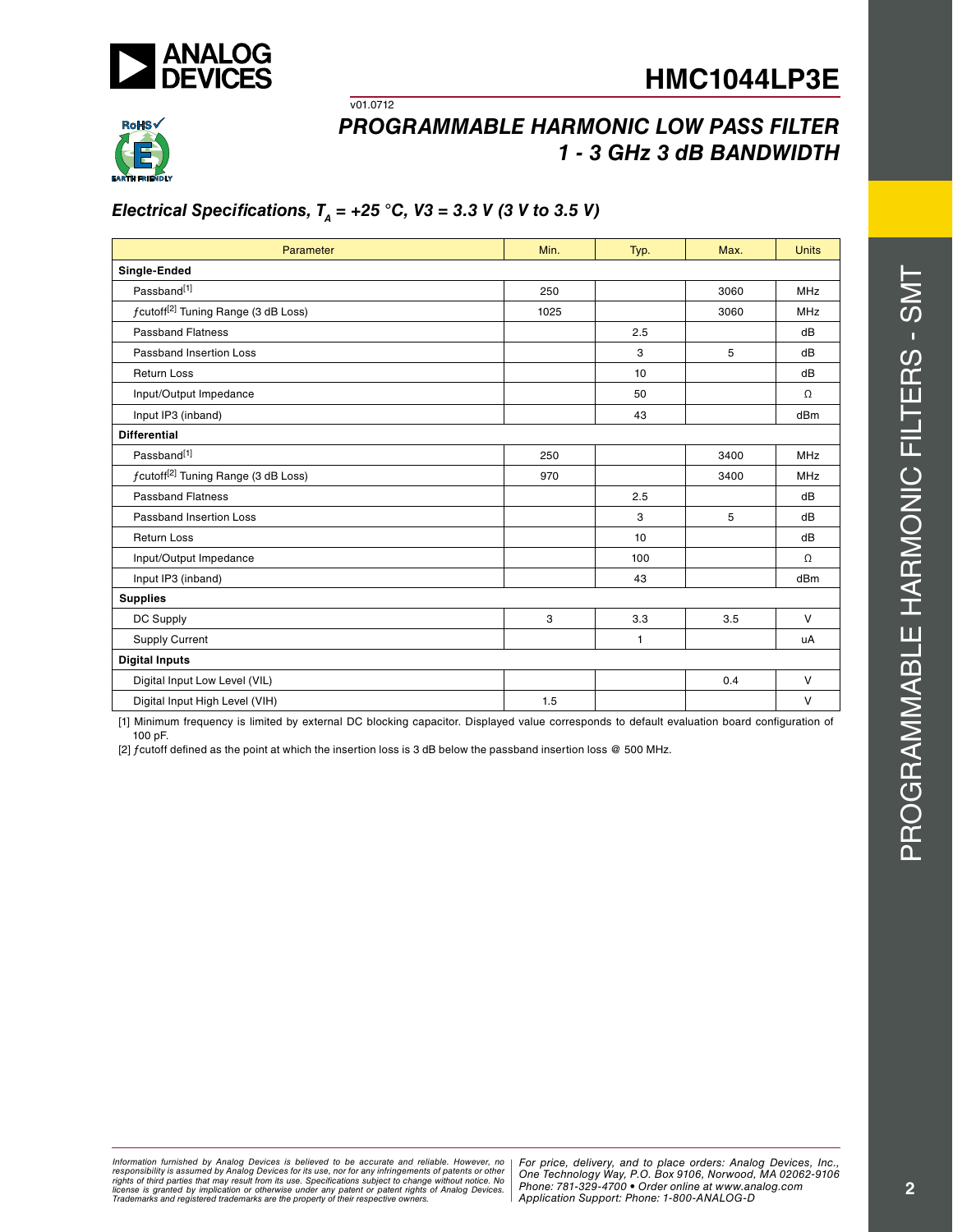



## *Figure 1. Single-Ended Insertion*

 $\overline{v01.0712}$ 



*Figure 3. Single-Ended Insertion Loss O ver Supply Voltage [1]*



*Figure 5. Single-Ended Return* 



#### *Loss [1] Figure 2. Differential Insertion Loss [1]*



### *Figure 4. Single-Ended Insertion Loss O ver Temperature [1]*







[1] Low frequency performance limited by external D C blocking capacitors at RF input and output.

*Formation iurnished by Anialog Devices is believed to be accurate and reliable. However, no Hor price, delivery, and to place orders: Analog Devices, In<br>roonsibility is assumed by Analog Devices for its use, nor for any pressult from its use. Specifications subject to change without notice. No*<br>ation or otherwise under any patent or patent rights of Analog Devices Phone: 781-329-4700 • Order online at ww *e* the property of their respective owners. **Application Support: Phone: 1-8** *Information furnished by Analog Devices is believed to be accurate and reliable. However, no*  responsibility is assumed by Analog Devices for its use, nor for any infringements of patents or other<br>rights of third parties that may result from its use. Specifications subject to change without notice. No<br>license is gr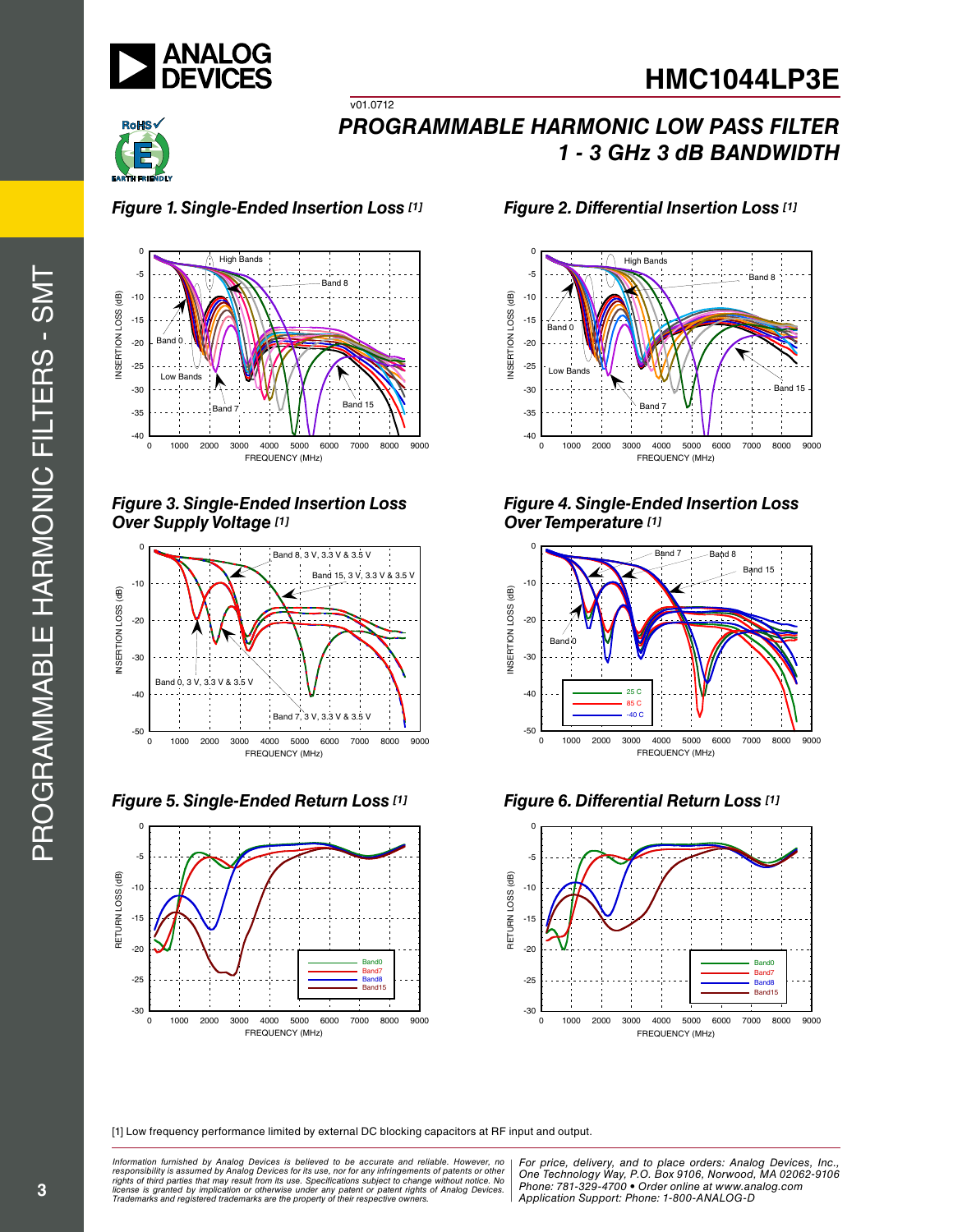



*Figure 7. Single-Ended Return Loss vs. V3[1]*



v01.0712

*Figure 9. Single-Ended Filter Group Delay[1]*



*Figure 8. Single-Ended Return Loss vs. Temperature[1]*



[1] Low frequency performance limited by external D C blocking capacitors at RF input and output.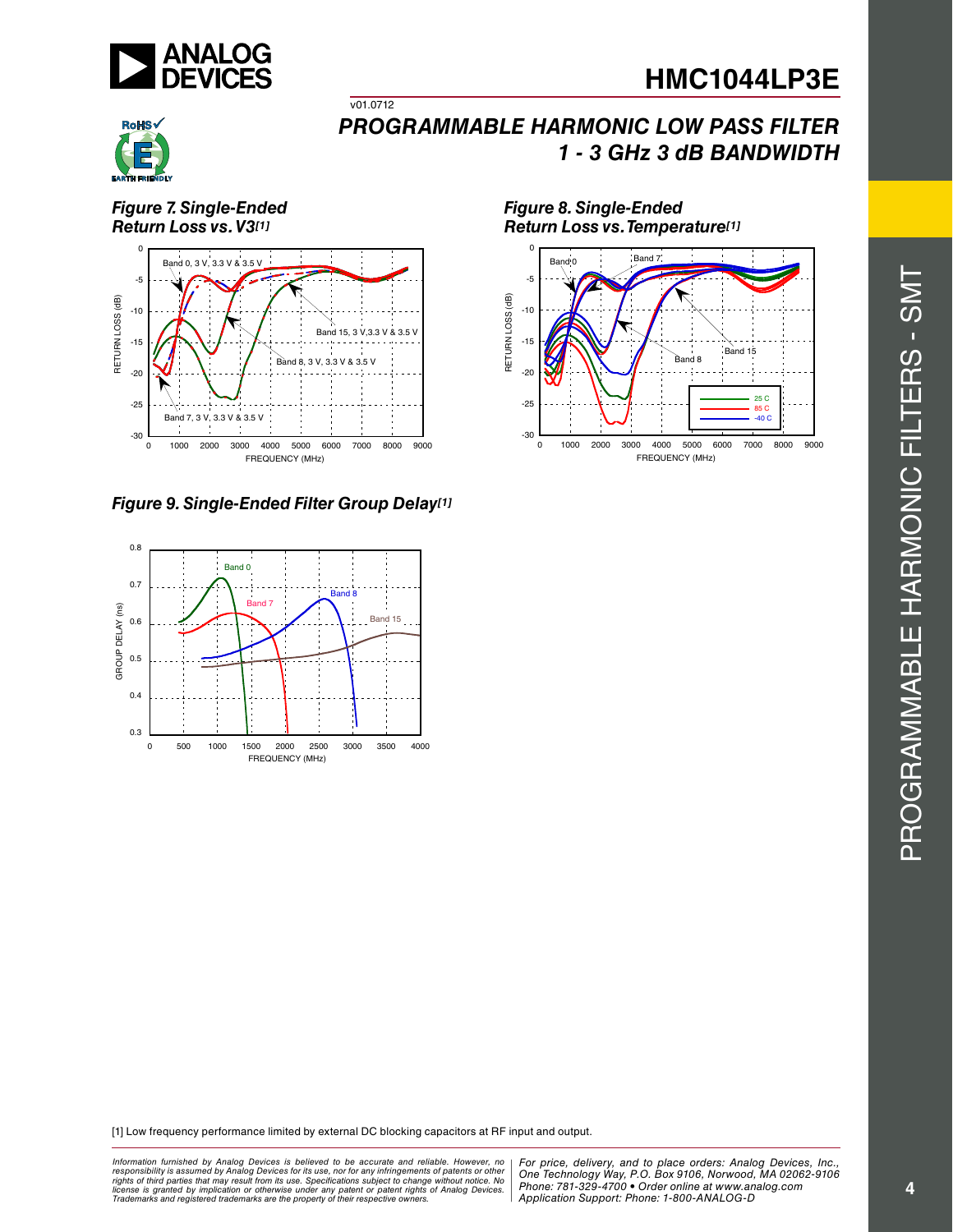



#### *HMC1044 LP3 E Frequency B ands*

v01.0712

|                          | Typical 3 dB Cutoff Frequency Relative to 500 MHz |                     |  |  |
|--------------------------|---------------------------------------------------|---------------------|--|--|
| HMC1044LP3E Band Setting | Single-Ended                                      | <b>Differential</b> |  |  |
| 0                        | 1025                                              | 970                 |  |  |
| 1                        | 1050                                              | 1000                |  |  |
| 2                        | 1075                                              | 1030                |  |  |
| 3                        | 1105                                              | 1055                |  |  |
| 4                        | 1130                                              | 1085                |  |  |
| 5                        | 1160                                              | 1120                |  |  |
| 6                        | 1195                                              | 1155                |  |  |
| $\overline{7}$           | 1225                                              | 1195                |  |  |
| 8                        | 2230                                              | 2335                |  |  |
| 9                        | 2300                                              | 2430                |  |  |
| 10                       | 2380                                              | 2530                |  |  |
| 11                       | 2465                                              | 2655                |  |  |
| 12                       | 2550                                              | 2770                |  |  |
| 13                       | 2675                                              | 2940                |  |  |
| 14                       | 2805                                              | 3145                |  |  |
| 15                       | 3060                                              | 3400                |  |  |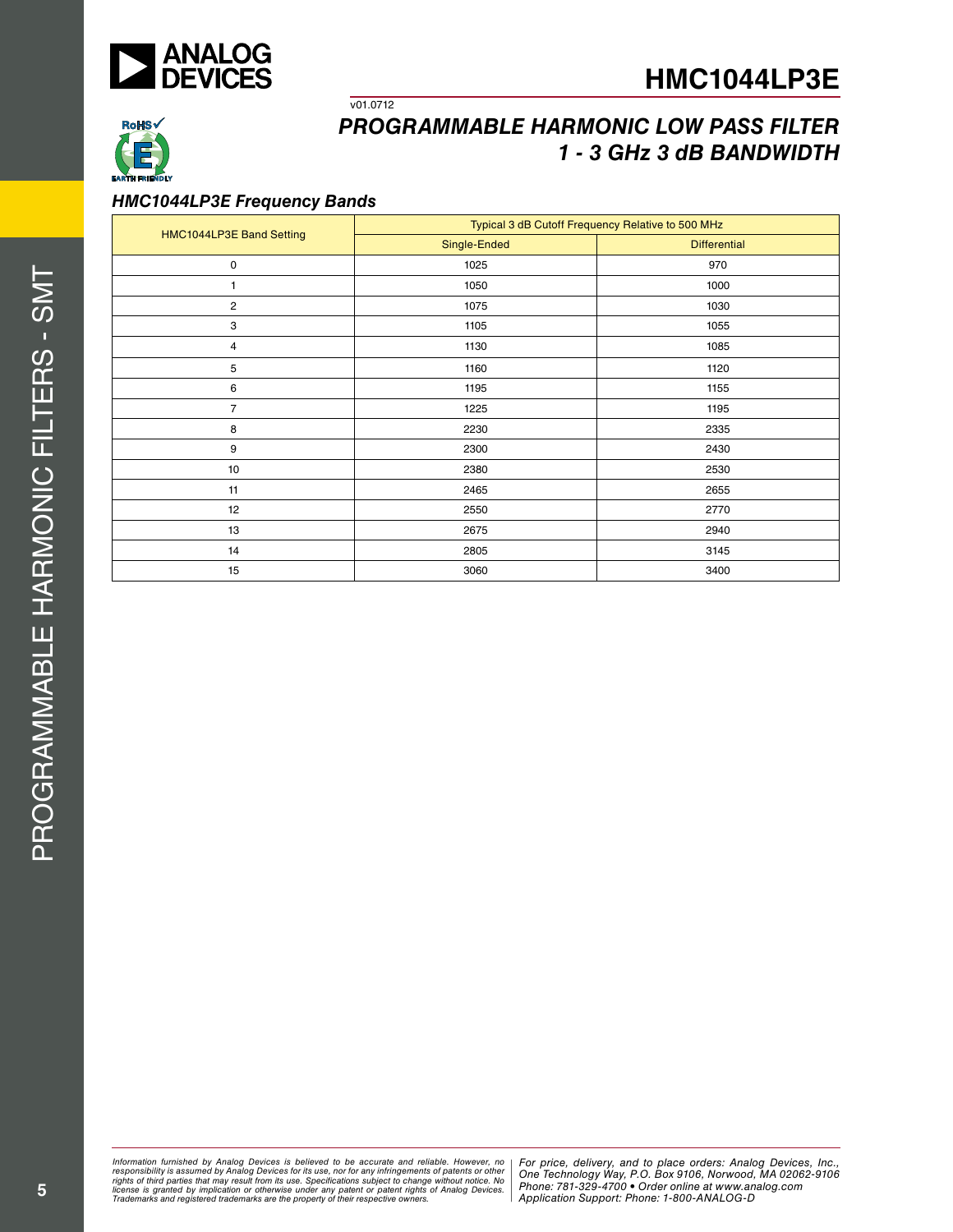



#### *Absolute Maximum Ratings*

| Parameter                   | Rating                   |
|-----------------------------|--------------------------|
| VЗ                          | $-0.3$ to $+3.6$ V       |
| <b>RF Power Input</b>       | 18 dBm                   |
| Digital Input Voltage Range | $-0.3$ to $+3.6$ V       |
| Storage Temperature         | -65 to +150 $^{\circ}$ C |
| <b>Reflow Soldering</b>     |                          |
| Peak Temperature            | 260 °C                   |
| Time at Peak Temperature    | 40 <sub>sec</sub>        |



#### ELECTROSTATIC SENSITIVE DEVIC OBSERVE HANDLING PRECAUTI

v01.0712

## *Outline Drawing*





#### *Reliability Information*

| <b>Maximum Junction Temperature</b> | 125 °C                  |
|-------------------------------------|-------------------------|
| <b>Operating Temperature</b>        | -40 to +85 $^{\circ}$ C |
| <b>ESD Rating (HBM)</b>             | Class 2                 |
| <b>Thermal Resistance</b>           | 90 °C/W                 |



#### NOTES :

[1] PACKAGE BODY MATERIAL: LOW STRESS INJECTION MOLDED PL. SILICA AND SILICON IMPREGNATED.

[2] LEAD AND GROUND PADDLE MATERIAL: COPPER ALLOY.

[3] LEAD AND GROUND PADDLE PLATING: 100% MATTE TIN.

[4] DIMENSIONS ARE IN INCHES [MILLIMETERS].

[5] LEAD SPACING TOLERANCE IS NON-CUMULATIVE.

[6] PAD BURR LENGTH SHALL BE 0.15 mm MAX. PAD BURR HEIGHT SHALL B 0.05 mm MA X. [7] PACKAGE WARP SHALL NOT EXCEED 0.05 mm

[8] ALL GROUND LEADS AND GROUND PADDLE MUST BE SOLDERED TO PC RF GRO U ND.

[9] REFER TO HITTITE APPLICATION NOTE FOR SUGGESTED PCB LAND PAT-TERN .

### *Package Information*

| <b>Part Number</b> | <b>Package Body Material</b>                              | <b>Lead Finish</b> | <b>MSL Rating</b>                    | Package Marking <sup>[1]</sup> |
|--------------------|-----------------------------------------------------------|--------------------|--------------------------------------|--------------------------------|
| HMC1044LP3E        | <b>RoHS-compliant Low Stress Injection Molded Plastic</b> | 100% matte Sn      | $MSL1$ <sup><math> C_1 </math></sup> | <u> 1044</u><br>XXXX           |

[1] 4-Digit lot number XXXX

[2] Max peak reflow temperature of 260 ° C

ormation furnished by Analog Devices is believed to be accurate and reliable. However, no | For price, delivery, and to place orders: Analog Devices, Inc.,<br>popsibility is assumed by Analog Devices for its use, not for any *pressult from its use. Specifications subject to change without notice. No*<br>ation or otherwise under any patent or patent rights of Analog Devices Phone: 781-329-4700 • Order online at ww *e* the property of their respective owners. **Application Support: Phone: 1-8** *Information furnished by Analog Devices is believed to be accurate and reliable. However, no*  responsibility is assumed by Analog Devices for its use, nor for any infringements of patents or other<br>rights of third parties that may result from its use. Specifications subject to change without notice. No<br>license is gr

*Phone: 781-329-4700 • Order online at www.analog.com Application Support: Phone: 1-800-ANALOG-D*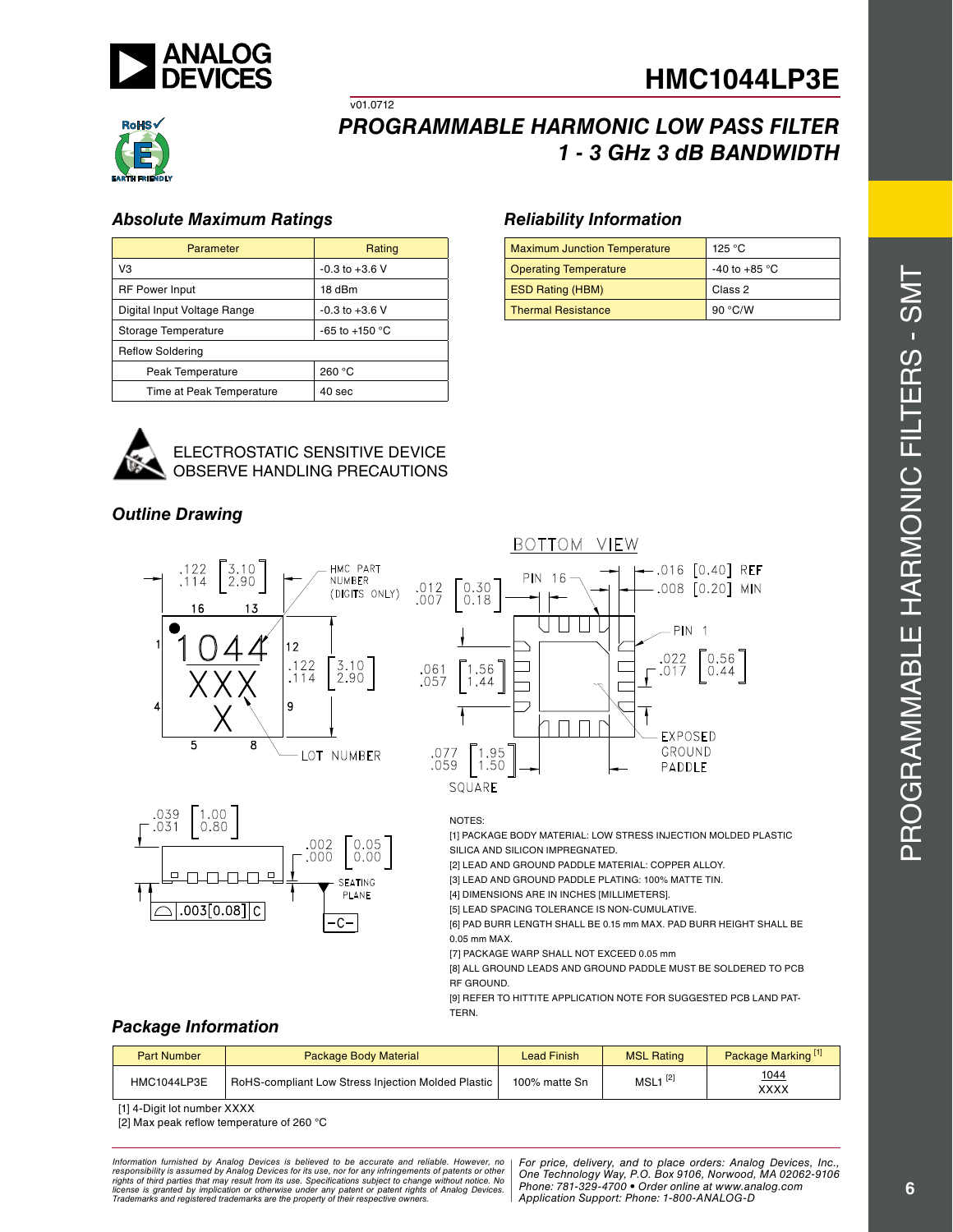



#### *Pin Descriptions*

| <b>Pin Number</b>       | <b>Function</b> | <b>Description</b>                                                                                      | <b>Interface Schematic</b>                                                            |
|-------------------------|-----------------|---------------------------------------------------------------------------------------------------------|---------------------------------------------------------------------------------------|
| 1, 4, 5, 6, 7, 8, 9, 12 | <b>GND</b>      | These pins and exposed paddle<br>must be connected to RF/DC ground.                                     |                                                                                       |
| $\overline{c}$          | OUT_N           | This pin is DC coupled and matched to 50 Ohms.<br>External voltage must not be applied to this pin. [1] | OUT_P<br>OUT_N                                                                        |
| 3                       | OUT P           | This pin is DC coupled and matched to 50 Ohms.<br>External voltage must not be applied to this pin. [1] |                                                                                       |
| 10                      | $IN_P$          | This pin is DC coupled and matched to 50 Ohms.<br>External voltage must not be applied to this pin. [1] | $\begin{array}{c} \mathsf{IN} \_ \mathsf{P} \\ \mathsf{IN} \_ \mathsf{N} \end{array}$ |
| 11                      | $IN_N$          | This pin is DC coupled and matched to 50 Ohms.<br>External voltage must not be applied to this pin. [1] |                                                                                       |
| 13                      | <b>SEN</b>      | Serial Port Enable (CMOS) Logic Input                                                                   | V <sub>3</sub><br>∩                                                                   |
| 14                      | <b>SCK</b>      | Serial Port Clock (CMOS) Logic Input                                                                    | SEN<br>SCK<br>SDI                                                                     |
| 15                      | SDI             | Serial Port Data (CMOS) Logic Input                                                                     |                                                                                       |
| 16                      | V3              | DC Power Supply                                                                                         |                                                                                       |

 $\overline{v01.0712}$ 

[1] Although the pins are DC coupled they require external AC coupling for proper operation. Please refer to *Evaluation PCB Schematic* for more information.

*Formation iurnished by Anialog Devices is believed to be accurate and reliable. However, no Hor price, delivery, and to place orders: Analog Devices, In<br>roonsibility is assumed by Analog Devices for its use, nor for any pressult from its use. Specifications subject to change without notice. No*<br>ation or otherwise under any patent or patent rights of Analog Devices Phone: 781-329-4700 • Order online at ww *e* the property of their respective owners. **Application Support: Phone: 1-8** Information furnished by Analog Devices is believed to be accurate and reliable. However, no<br>responsibility is assumed by Analog Devices for its use, nor for any infringements of patents or other<br>rights of third parties th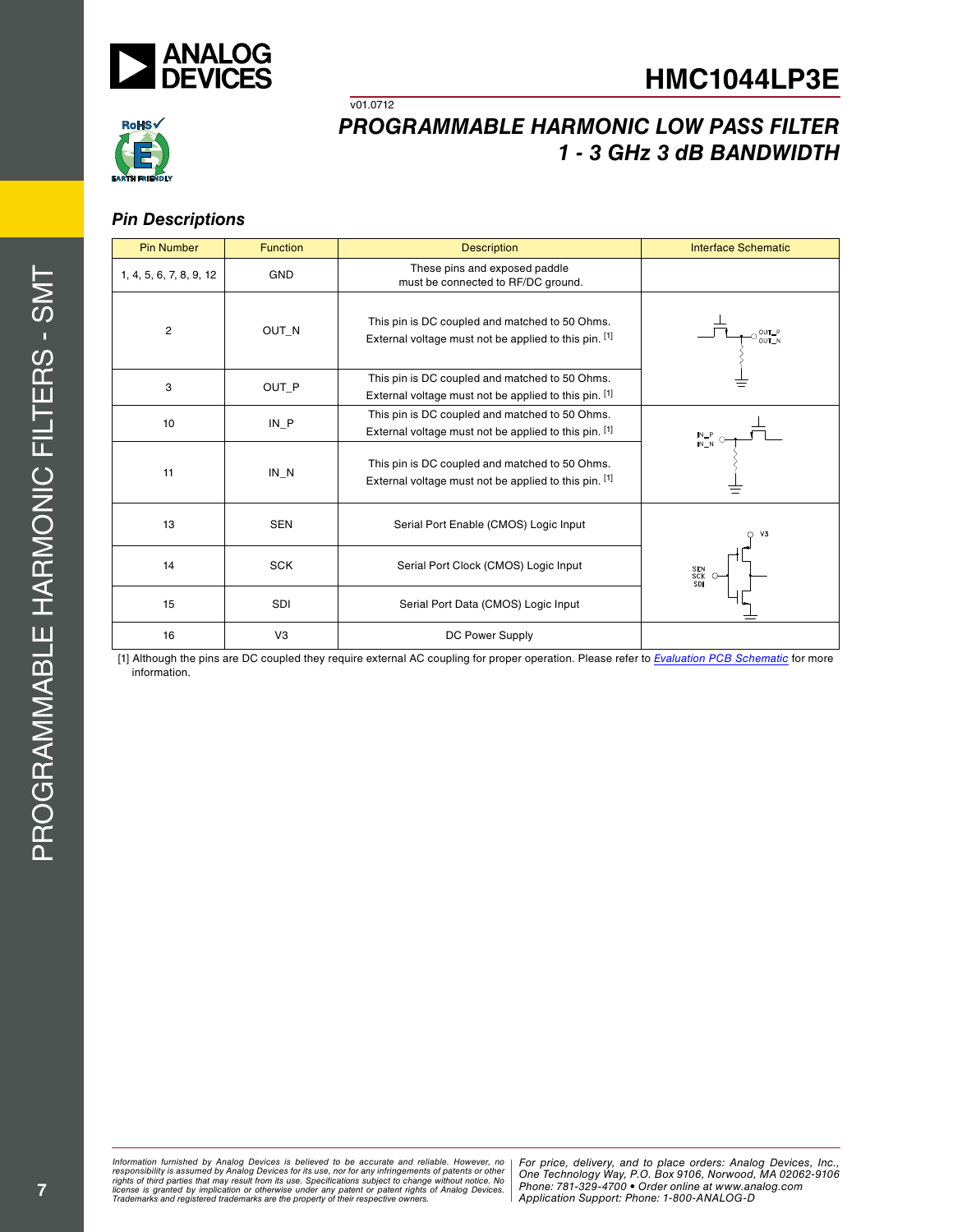



## v01.0712 *Programmable Harmonic Low Pass Filter 1 - 3 G Hz 3 d B BAN DWI D TH*

*Evaluation PCB*



The circuit board used in the application should use RF circuit design techniques. Signal lines should have 50 Ohms impedance while the package ground leads and exposed paddle should be connected directly to the ground plane similar to that shown. A sufficient number of via holes should be used to connect the top and bottom ground planes. The evaluation circuit board shown is available from Hittite upon request.

| Item                  | Contents                                                                                                                                                                 | <b>Part Number</b> |
|-----------------------|--------------------------------------------------------------------------------------------------------------------------------------------------------------------------|--------------------|
| Evaluation PCB Only   | HMC1044LP3E Evaluation PCB                                                                                                                                               | EVAL01-HMC1044LP3E |
| <b>Evaluation Kit</b> | HMC1044LP3E Evaluation<br>PCB USB Interface Board<br>6' USB A Male to USB B Female Cable<br>CD ROM (Contains User Manual, Evaluation PCB Schematic, Evaluation Software) | EKIT01-HMC1044LP3E |

## *Evaluation Order Information*

*Formation iurnished by Anialog Devices is believed to be accurate and reliable. However, no Hor price, delivery, and to place orders: Analog Devices, In<br>roonsibility is assumed by Analog Devices for its use, nor for any pressult from its use. Specifications subject to change without notice. No*<br>ation or otherwise under any patent or patent rights of Analog Devices Phone: 781-329-4700 • Order online at ww *e* the property of their respective owners. **Application Support: Phone: 1-8** *Information furnished by Analog Devices is believed to be accurate and reliable. However, no*  responsibility is assumed by Analog Devices for its use, nor for any infringements of patents or other<br>rights of third parties that may result from its use. Specifications subject to change without notice. No<br>license is gr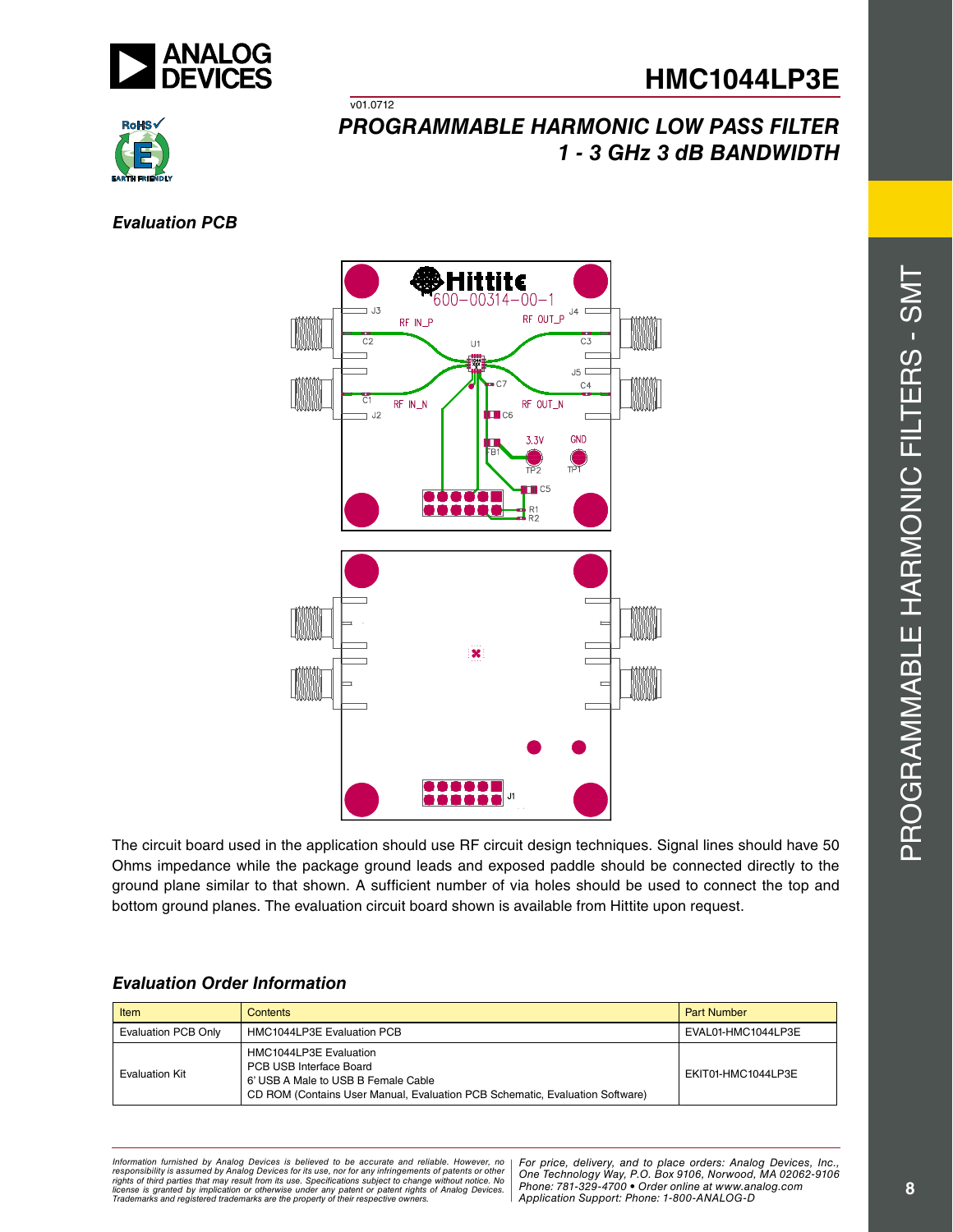



#### *Evaluation PCB Schematic*

 $\overline{v01.0712}$ 



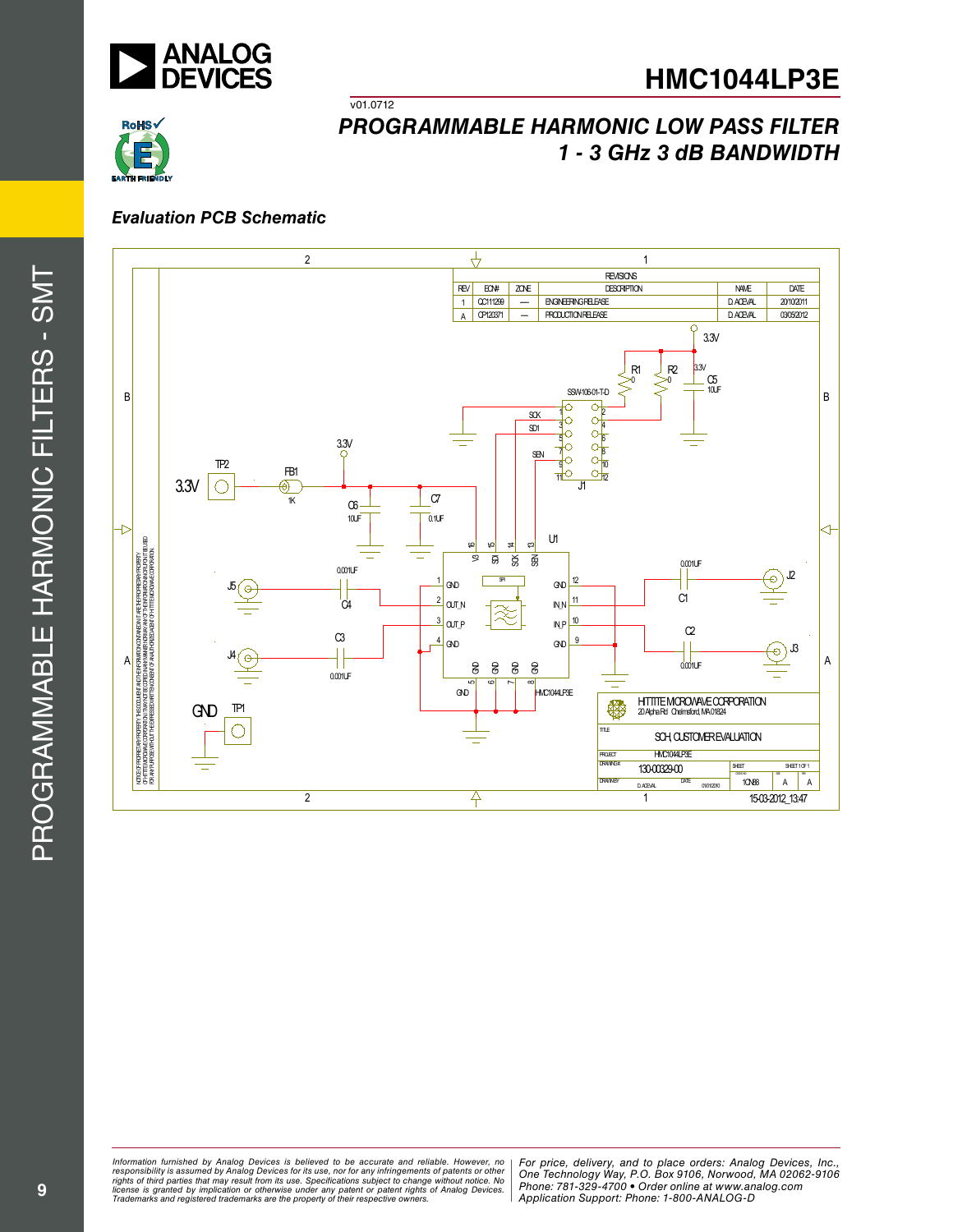



## *Programmable Harmonic Low Pass Filter 1 - 3 G Hz 3 d B BAN DWI D TH*

### *HMC1044 LP3 E Application Information*

 $v01.0712$ 

The HMC1044LP3E is an ideal LO harmonic filter for wideband applications featuring quadrature modulators and/or demodulators. The HMC1044LP3E's 16 user programmable bands enable the user to optimally attenuate 2nd and/ or 3rd LO harmonics in order to maximize quadrature modulator/demodulator sideband/image rejection performance. Typical diagrams with the HMC1044 LP3 E are shown in *Figure 10* and *Figure 11* .



*Figure 11. Typical HMC1044 LP3 E receiver application*

#### *Background, LO Harmonics and Modulator/Demodulator Sideband/Image Rejection*

Most wideband quadrature modulators/demodulators in the market use some form of a filter to create the required in-phase and quadrature LO components at the fundamental frequency of the LO (1xLO). Others, less common modulators/demodulators accept LO input at 2xLO frequency and are not based upon filters. The 1xLO types are particularly sensitive to LO 3rd harmonic levels, while the 2xLO types are more sensitive to 2nd harmonic levels.

Harmonics are normally present in all VCOs and especially in R FICs with integrated VCOs. High LO harmonic content causes amplitude and phase mismatches, and ultimately performance degradation in modulator sideband rejection and demodulator image rejection, as shown in *Figure 12* .

*Formation iurnished by Anialog Devices is believed to be accurate and reliable. However, no Hor price, delivery, and to place orders: Analog Devices, In<br>roonsibility is assumed by Analog Devices for its use, nor for any pressult from its use. Specifications subject to change without notice. No*<br>ation or otherwise under any patent or patent rights of Analog Devices Phone: 781-329-4700 • Order online at ww *e* the property of their respective owners. **Application Support: Phone: 1-8** *Information furnished by Analog Devices is believed to be accurate and reliable. However, no*  responsibility is assumed by Analog Devices for its use, nor for any infringements of patents or other<br>rights of third parties that may result from its use. Specifications subject to change without notice. No<br>license is gr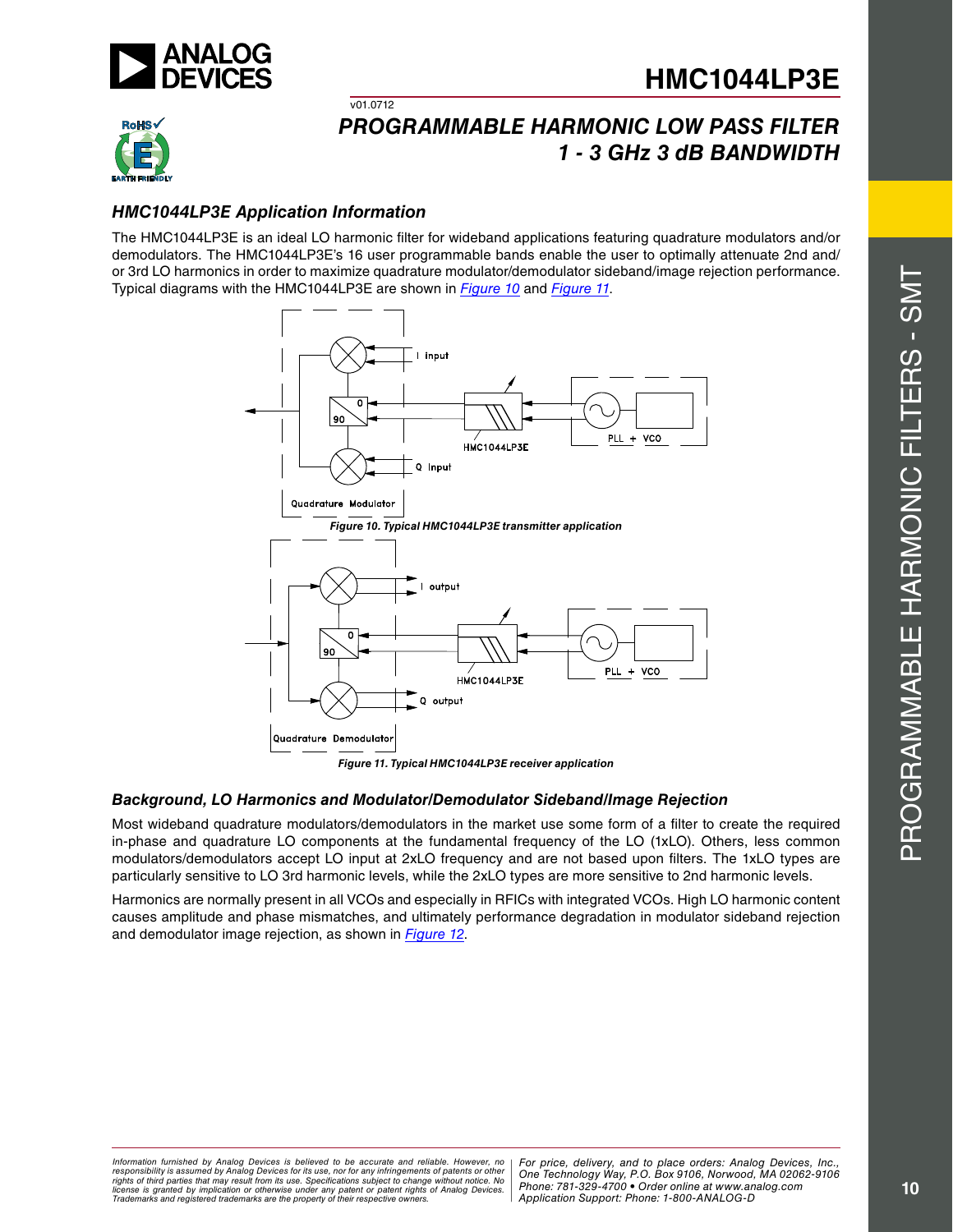





 $v01.0712$ 

*Figure 12. Typical impact of 2nd and 3rd LO harmonic on modulator sideband rejection.[1]*

*Figure 12* shows a typical modulator with 1xLO input, where both the 2nd and 3rd LO harmonics affect the modulator sideband rejection performance at levels > -20 dBc relative to the LO signal power. It also shows that the 3rd LO harmonic has greater impact on modulator sideband rejection performance than the 2nd, and that there is little effect of the 2nd LO harmonic on modulator sideband rejection once the 2nd LO harmonic is below -20 d Bc levels, relative to the LO signal level.

The HMC1044 LP3 E is designed to ensure that the 2nd and the 3rd LO harmonics are below -20 d Bc relative to the LO signal level across the entire operating range of Hittite's wideband PLLs with integrated VCOs. Thereby ensuring little or no LO contribution is added to modulator/demodulator sideband/image rejection performance degradation.

#### *Using the HMC1044 LP3 E*

Modulator/demodulator sideband/image rejection performance is specific to each individual modulator/demodulator, and depends on a number of other variables including: type (1xLO or 2xLO input), balance (amplitude and phase matching), signal path matching and interface to other components, board layout, input signal bandwidth, and L harmonics.

Figure 12 shows that typically the LO harmonics stop being a dominant contributor to modulator/demodulator sideband/image rejection performance degradation once they are below approximately -20 dBc relative to the LO signal level. However, the exact level at which harmonics cease being the dominant contributor to sideband/image rejection performance depends on each individual modulator/demodulator and each individual design. Hence, the optimal band selection of the HMC1044 LP3 E may be different for different designs.

*Figure 13* shows optimal 3rd harmonic attenuation achieved with the HMC1044 LP3 E without optimizing the 2nd harmonic, when the *HMC830LP6GE* PLL with Integrated VCO is used as an LO to drive the *HMC697LP4E* quadrature modulator. The corresponding HMC1044 LP3 E band selections are shown in *Figure 14*.

[1] Measured with HMC69 7 LP4 E direct modulator at 2 GHz, with LO input power = 0 d Bm, 1 xLO type.

*Formation iurnished by Anialog Devices is believed to be accurate and reliable. However, no Hor price, delivery, and to place orders: Analog Devices, In<br>roonsibility is assumed by Analog Devices for its use, nor for any pressult from its use. Specifications subject to change without notice. No*<br>ation or otherwise under any patent or patent rights of Analog Devices Phone: 781-329-4700 • Order online at ww *e* the property of their respective owners. **Application Support: Phone: 1-8** *Information furnished by Analog Devices is believed to be accurate and reliable. However, no*  responsibility is assumed by Analog Devices for its use, nor for any infringements of patents or other<br>rights of third parties that may result from its use. Specifications subject to change without notice. No<br>license is gr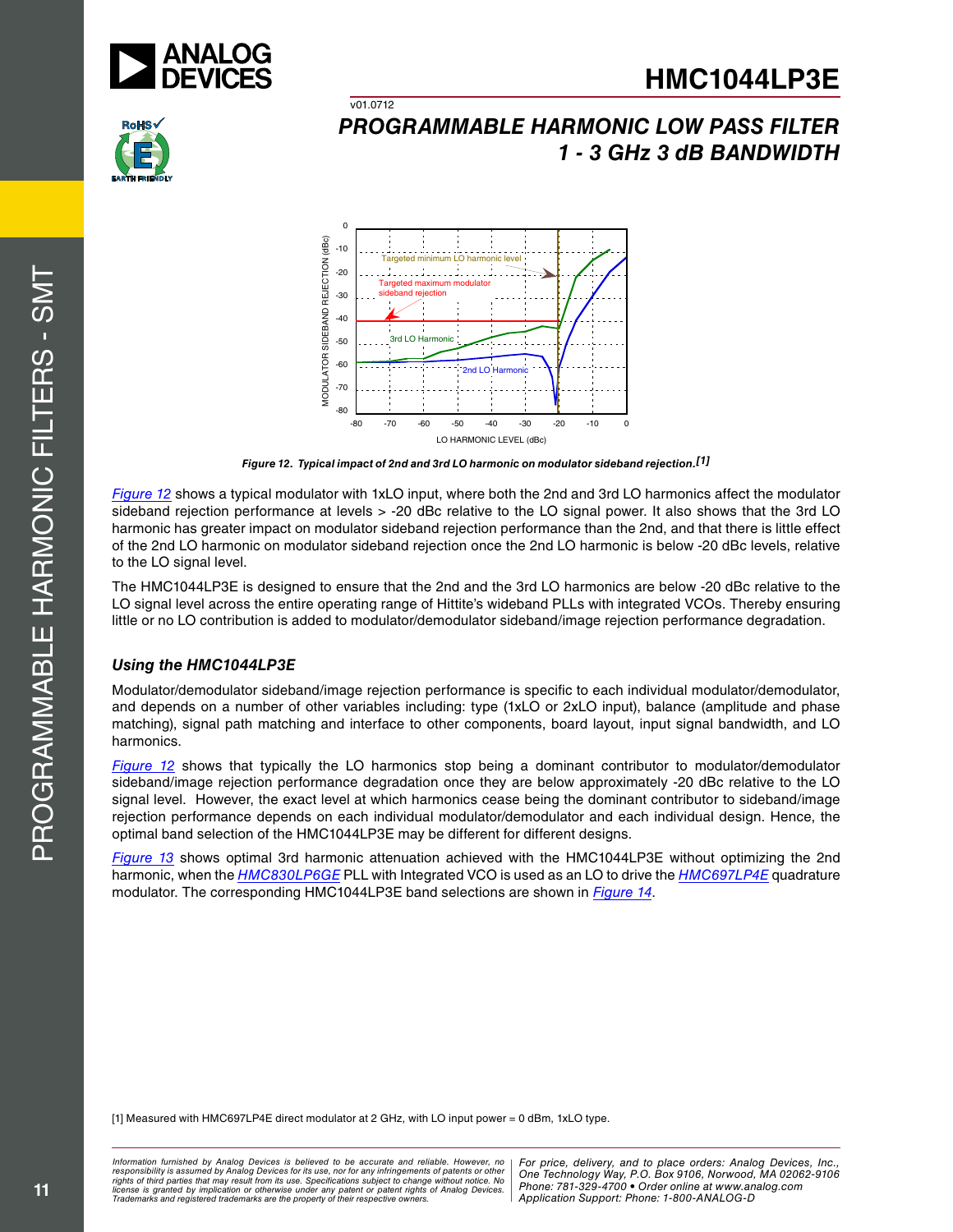



## *Programmable Harmonic Low Pass Filter 1 - 3 G Hz 3 d B BAN DWI D TH*



 $V$ 01.0712



*Figure 13. Maximum HMC1044 LP3 E attenuation of 3rd harmonic of the LO[2]* 



Observing the results shown in *Figure 13* in the context of targeted performance in *Figure 12*; It is apparent that the HMC1044 LP3 E attenuates both the 3rd and the 2nd LO harmonics to well below the targeted maximum LO harmonic level shown in *Figure 12*, ensuring that the targeted modulator sideband rejection performance is achieved.

*Figure 15* shows the optimal 2nd harmonic attenuation achieved with the HMC1044 LP3 E, when the *HMC830LP6GE* PLL with Integrated VCO is used as an LO to drive the *HMC697LP4E* quadrature modulator. The corresponding HMC1044 LP3 E band selection is shown in *Figure 16* .



*harmonic of the LO [2]*

*Figure 15*

Observing the results shown in *Figure 15* in the context of the targeted performance in *Figure 12*; it is apparent that the HMC1044LP3E attenuates both the 3rd and the 2nd LO harmonics to well below the targeted maximum level shown in *Figure 12*, ensuring that the targeted modulator sideband rejection performance shown in *Figure 12* is achieved.

Using the relationship between sideband/image rejection vs. LO harmonic distortion in *Figure 12* as a reference, it can be observed that both approaches (maximizing 2nd harmonic attenuation in *Figure 13*, and maximizing 3rd harmonic attenuation in *Figure 14*) achieve sideband/image rejection performance improvement, and effectively remove any LO contribution to sideband/image rejection performance degradation. However, *Figure 12* suggests that, when using a 1xLO type modulator, more emphasis should be placed on attenuating the 3rd harmonic than the second because the 2nd harmonic ceases to be a contributor at levels ~<-20 d Bc, while the 3rd harmonic continues contributing to sideband/image rejection, albeit at a smaller rate for the particular design characterized in *Figure 12* .

[2] Measured with HMC830LP6GE as an LO and HMC697LP4E modulator. The HMC830LP6GE was used in single-ended output configuration.

*Formation iurnished by Anialog Devices is believed to be accurate and reliable. However, no Hor price, delivery, and to place orders: Analog Devices, In<br>roonsibility is assumed by Analog Devices for its use, nor for any pressult from its use. Specifications subject to change without notice. No*<br>ation or otherwise under any patent or patent rights of Analog Devices Phone: 781-329-4700 • Order online at ww *e* the property of their respective owners. **Application Support: Phone: 1-8** *Information furnished by Analog Devices is believed to be accurate and reliable. However, no*  responsibility is assumed by Analog Devices for its use, nor for any infringements of patents or other<br>rights of third parties that may result from its use. Specifications subject to change without notice. No<br>license is gr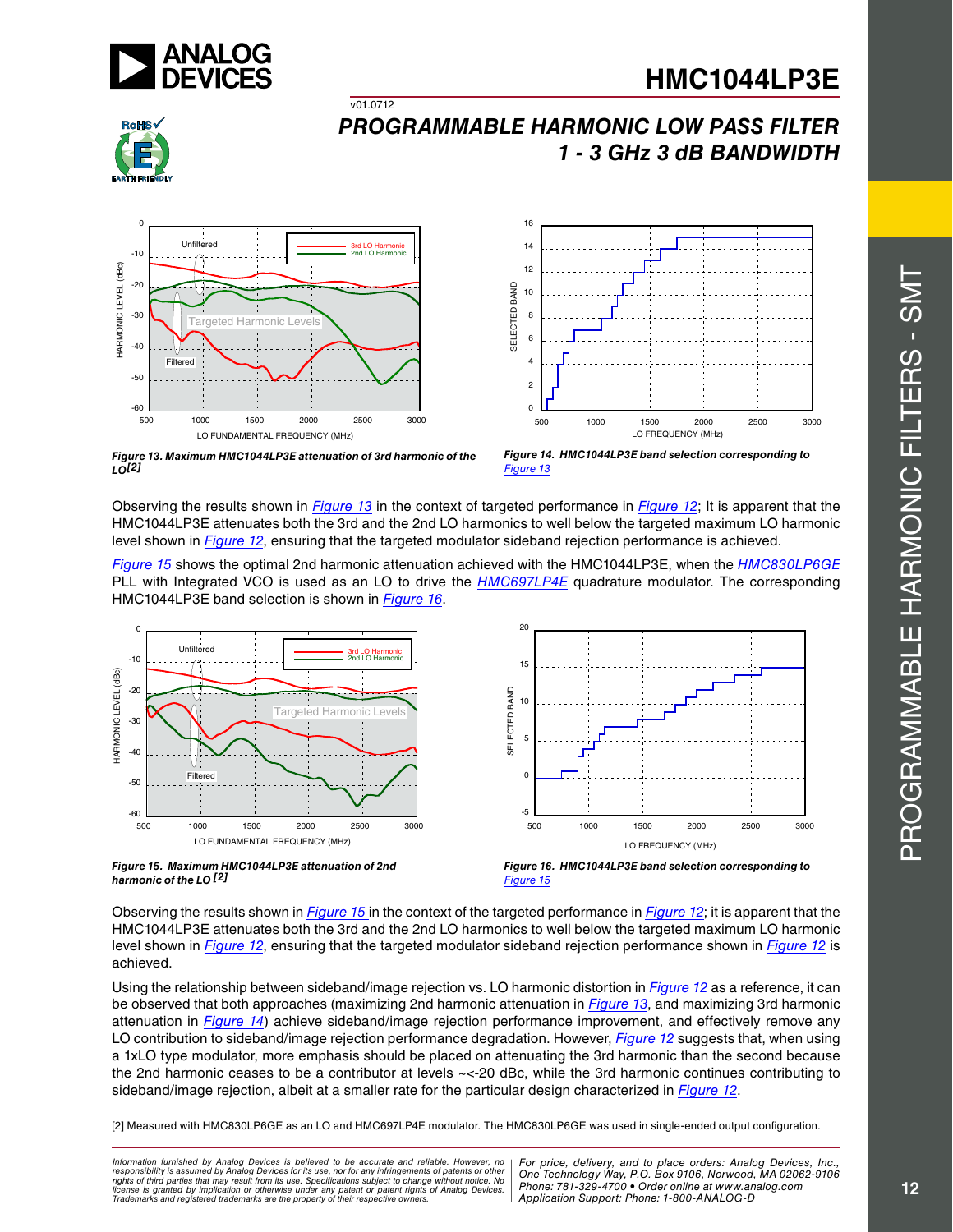



*Figure 17* shows the maximum sideband rejection achieved without calibrating the modulator, both with and without the HMC1044LP3E. It is generated by selecting the HMC1044LP3E band that achieves maximum uncalibrated sideband rejection for each particular frequency accross a very wide bandwidth. The corresponding HMC1044LP3E band settings are shown in *Figure 18* .

 $v01.0712$ 



*Figure 17. Optimal uncalibrated modulator sideband rejection with and and without HMC1044 LP3 E, single-ended LO configuration[3]*



*Figure 18. HMC1044 LP3 E band selection corresponding to Figure 17*

Results shown in *Figure 17* confirm that the HMC1044LP3E improves modulator sideband rejection ~20 dB across the wideband operation of the modulator and PLL with integrated VCO. Sideband rejection performance improvements less than ~20 d B occur at those frequencies where the LO harmonics are not a dominant contributor to sideband rejection, ie. where sideband rejection performance is already good.

The corresponding HMC1044LP3E band selections shown in *Figure 18* are closer to those shown in *Figure 14*, than those from *Figure 16*. This confirms the data shown in *Figure 12*, and the postulation that the 3rd LO harmonic is a greater contributor to modulator sideband rejection degradation than the 2nd for 1xLO type modulators/demodulators.<br>Another variable that should be considered is the insertion loss of the HMC1044LP3E which can vary ~2.5 dB

the pass band of the selected band setting as shown in *Figure 1* and *Figure 2*. The selected HMC1044 LP3 E band that results in optimal sideband/image rejection performance also depends on the LO input power at the modulator/ demodulator, which is specific to each individual design. It depends on the output power of the PLL with integrated VCO (that is used as an LO) at each frequency, insertion loss of the HMC1044LP3E at the selected band setting, LO frequency, and the required modulator/demodulator LO input power. The harmonic attenuation and sideband rejection graphs in this section were generated by maintaining the minimum LO input power into the *HMC697LP4E* at ≥ -3 d Bm across all frequencies, which falls well into the required LO input power specification in the *HMC697LP4E* data sheet of greater than -6 d Bm and less than 6 d Bm.

For applications that require a flat output power response, over a wide bandwidth, it should be noted that it is possible to build a low harmonic source with flat output power over a wideband using a leveling loop based upon the *HMC830LP6GE* wideband PLL with integrated VCO, the HMC1044 LP3 E variable LPF, and the *HMC993LP5E* AGC .

[3] Measured with HMC830LP6GE as an LO and HMC697LP4E modulator. The HMC830LP6GE was used in single-ended output configuration.

*Formation iurnished by Anialog Devices is believed to be accurate and reliable. However, no Hor price, delivery, and to place orders: Analog Devices, In<br>roonsibility is assumed by Analog Devices for its use, nor for any* responsibility is assumed by Analog Devices for its use, nor for any infringements of patents or other **One Technology Way, P.O. Box 9106, Norv**<br>rights of third parties that may result from its use. Specifications subject *Trademarks and registered trademarks are the property of their respective owners.*  $\vert$  *Application Support: Phone: 1-8 Information furnished by Analog Devices is believed to be accurate and reliable. However, no*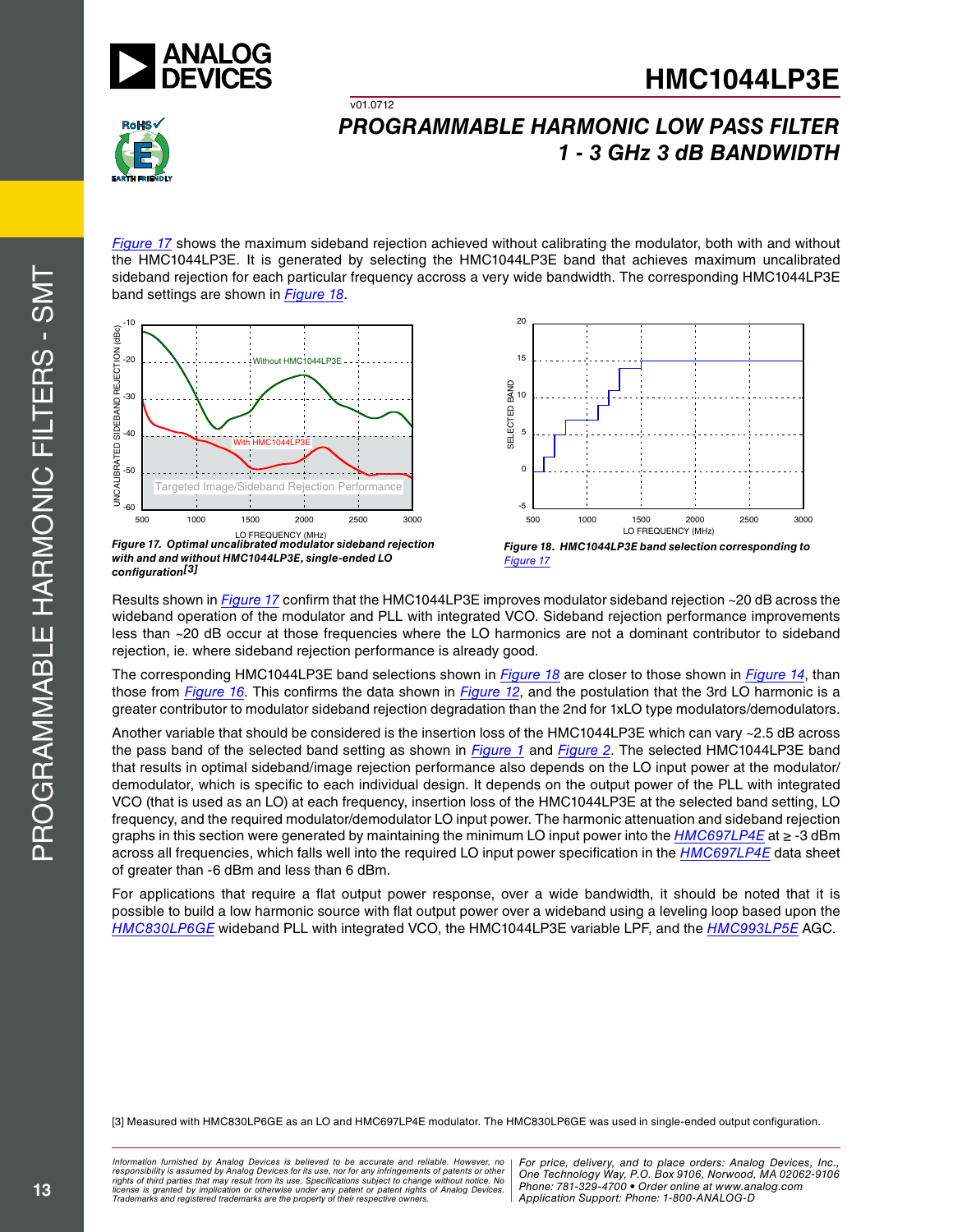



## *Programmable Harmonic Low Pass Filter 1 - 3 G Hz 3 d B BAN DWI D TH*

### *Serial Port Interface (S P I)*

The HMC1044LP3E SPI has only write and no read capability. It features a three wire serial port for simple communication with the host controller. The HMC1044 LP3 E has a 3-bit chip address which is fixed as 6b.

#### *Serial Port WRITE Operation*

#### *Main S P I Timing Characteristics*

v01.0712

| $V3 = 3.3$ V (3 V to 3.5 V), GND = 0V |                          |            |            |            |              |
|---------------------------------------|--------------------------|------------|------------|------------|--------------|
| Parameter                             | <b>Conditions</b>        | <b>Min</b> | <b>Typ</b> | <b>Max</b> | <b>Units</b> |
|                                       | SDI to SCK Setup Time    | 8          |            |            | nsec         |
| t <sub>2</sub>                        | SDI to SCK Hold Time     | 8          |            |            | nsec         |
| tз                                    | <b>SCK High Duration</b> | 10         |            |            | nsec         |
| t4                                    | <b>SCK Low Duration</b>  |            |            |            | nsec         |
| t5                                    | <b>SEN Low Duration</b>  | 20         |            |            | nsec         |
| $t_6$                                 | <b>SEN High Duration</b> | 20         |            |            | nsec         |
| t7                                    | SCK to SEN [a]           | 8          |            |            | nsec         |

a. SEN must rise after the 16th falling edge of SCK but before the next rising SCK edge. If SCK is shared amongst several devices this timing must be respected.

A typical write cycle is shown in *Figure 19* .

- 1. The Master asserts SEN (active low Serial Port Enable) followed by a rising edge of SC K.
- 2 . The HMC1044LP3E reads SDI (the MSB) on the 1st rising edge of SCK after SEN active low.
- 3. The HMC1044LP3E registers the data bits in the next 8 rising edges of SCK (for a total of 9 data bits).
- 4. The host places 4 register address bits on the next 4 falling edges of SCK (MSB to LSB) while the HMC1044LP3E reads the address bits on the corresponding rising edge of SCK.
- 5 . The host places 3 chip address bits on the next 3 falling edges of SCK (MSB to LSB). Note the HMC1044LP3E chip address is fixed as '6d' or '110'b.



#### *Figure 19. Serial port write timing diagram*

*Formation iurnished by Anialog Devices is believed to be accurate and reliable. However, no Hor price, delivery, and to place orders: Analog Devices, In<br>roonsibility is assumed by Analog Devices for its use, nor for any pressult from its use. Specifications subject to change without notice. No*<br>ation or otherwise under any patent or patent rights of Analog Devices Phone: 781-329-4700 • Order online at ww *e* the property of their respective owners. **Application Support: Phone: 1-8** *Information furnished by Analog Devices is believed to be accurate and reliable. However, no*  responsibility is assumed by Analog Devices for its use, nor for any infringements of patents or other<br>rights of third parties that may result from its use. Specifications subject to change without notice. No<br>license is gr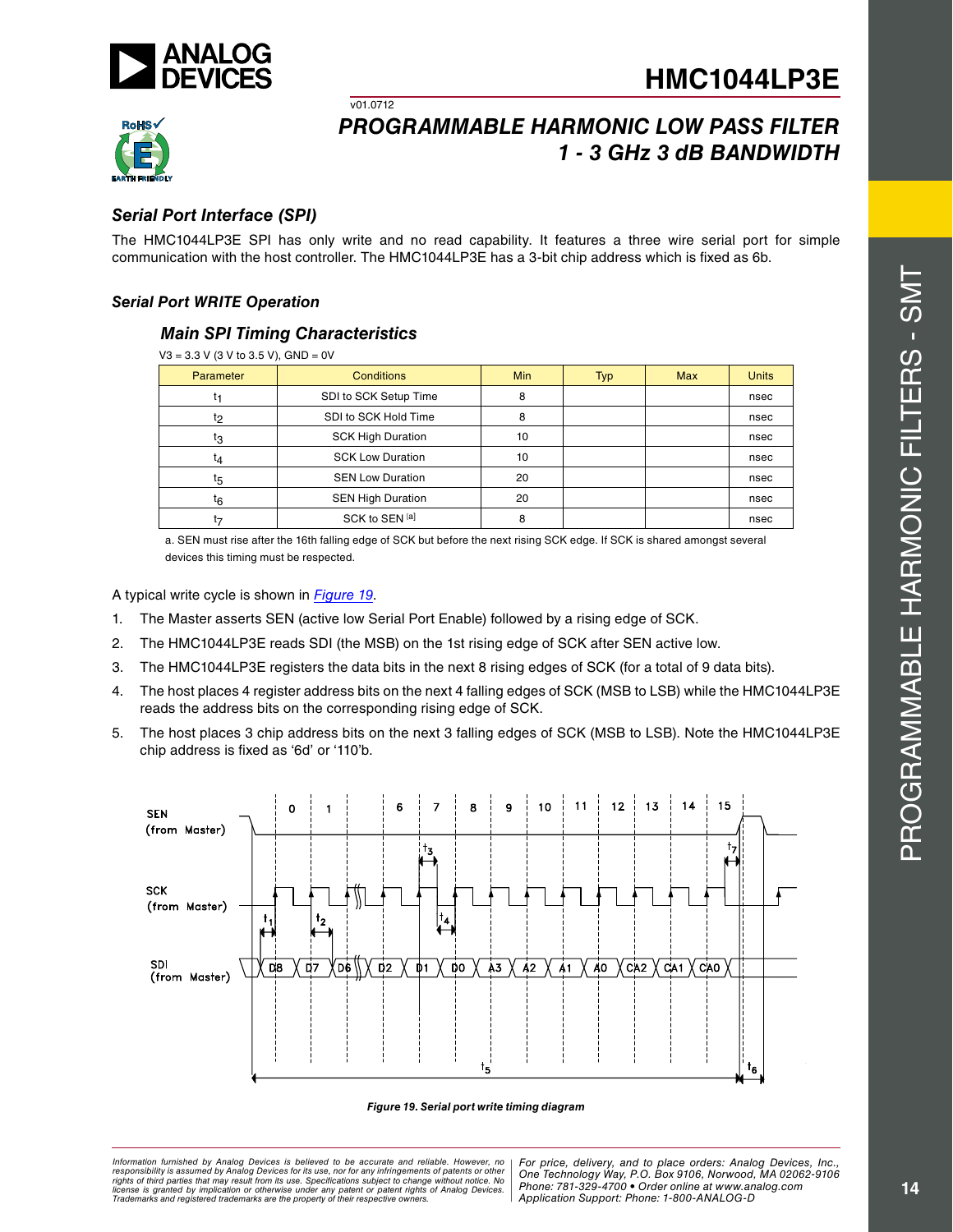



## *Register Map*

#### *Reg 01h - Autotune*

| <b>Bit</b> | <b>Name</b> | <b>Width</b> | <b>Default</b> | <b>Description</b>                                          |
|------------|-------------|--------------|----------------|-------------------------------------------------------------|
| [15:0]     | Autotune    |              | 15             | <b>Band setting</b><br>0 - lowest band<br>15 - highest band |

v01.0712